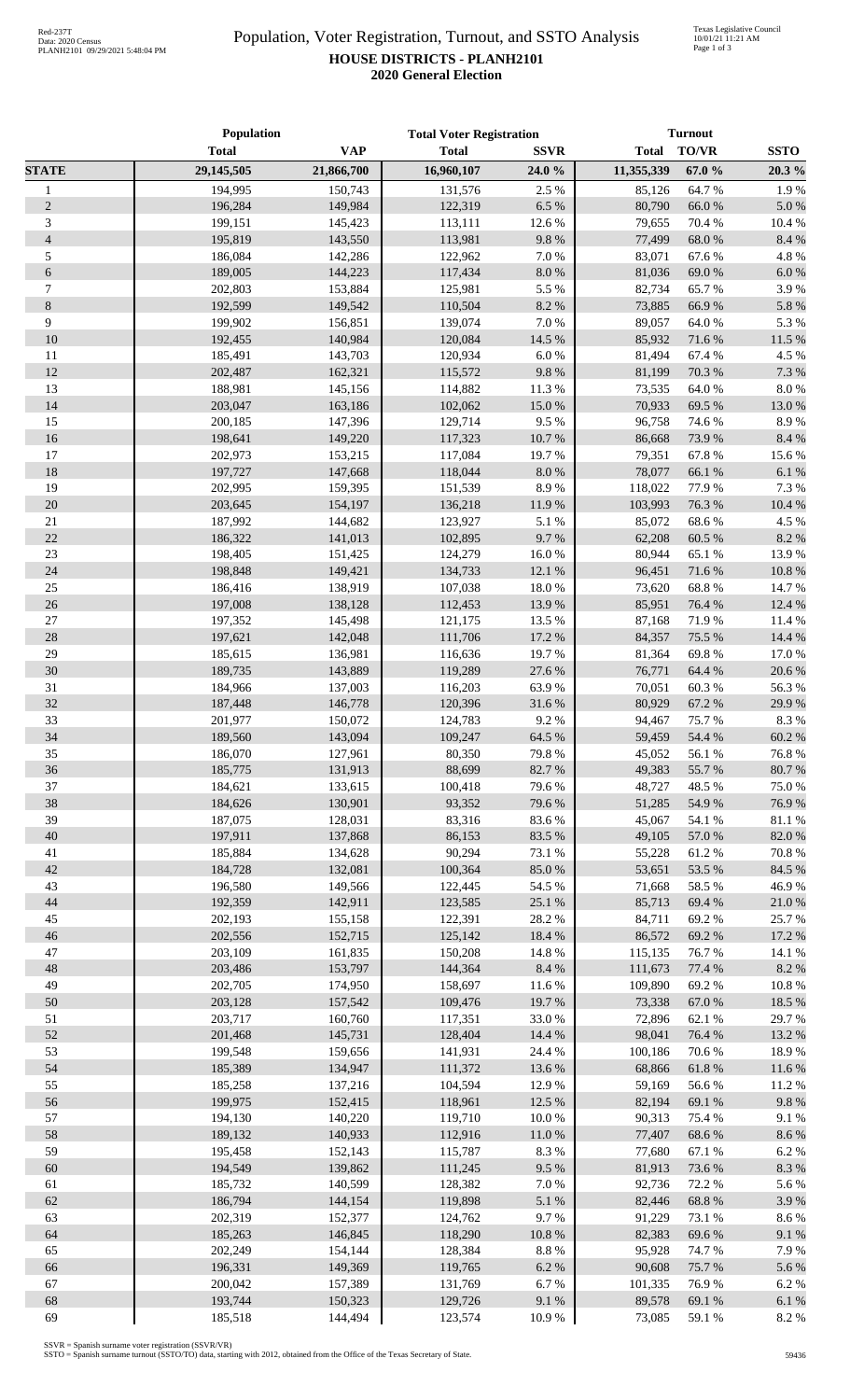## Population, Voter Registration, Turnout, and SSTO Analysis **HOUSE DISTRICTS - PLANH2101 2020 General Election**

|              | Population         |                    | <b>Total Voter Registration</b> |                  | <b>Turnout</b>   |                 |                  |
|--------------|--------------------|--------------------|---------------------------------|------------------|------------------|-----------------|------------------|
|              | <b>Total</b>       | <b>VAP</b>         | <b>Total</b>                    | <b>SSVR</b>      | Total            | <b>TO/VR</b>    | <b>SSTO</b>      |
| <b>STATE</b> | 29,145,505         | 21,866,700         | 16,960,107                      | 24.0 %           | 11,355,339       | 67.0%           | 20.3 %           |
| 70           | 188,804            | 130,251            | 114,787                         | 6.9%             | 91,503           | 79.7 %          | 6.5 %            |
| 71           | 191,317            | 146,476            | 111,728                         | $15.0\ \%$       | 74,372           | 66.6%           | 11.2%            |
| 72           | 186,421            | 143,348            | 109,419                         | 25.4 %           | 70,271           | 64.2 %          | 19.3%            |
| 73           | 200,375            | 156,900            | 146,452                         | 13.9%            | 114,468          | 78.2%           | 12.0%            |
| 74           | 200,697            | 148,484            | 113,663                         | 65.1 %           | 57,722           | $50.8~\%$       | 62.1%            |
| 75           | 200,418            | 137,283            | 93,567                          | 76.9%            | 49,332           | 52.7%           | 76.0%            |
| 76           | 201,357            | 150,301            | 114,608                         | 15.3 %           | 82,762           | 72.2 %          | 14.2 %           |
| 77           | 203,921            | 158,812            | 120,126                         | 76.6%            | 59,788           | 49.8%           | 75.9%            |
| 78           | 203,786            | 153,882            | 127,481                         | 53.9%            | 76,451           | 60.0%           | 52.8%            |
| 79           | 204,008            | 155,827            | 123,793                         | 70.3%            | 72,501           | $58.6\;\%$      | $71.3\text{ }\%$ |
| 80           | 192,601            | 135,888            | 108,327                         | 73.3 %           | 57,824           | 53.4 %          | 66.1 %           |
| 81           | 184,670            | 133,588            | 91,778                          | 43.7%            | 51,209           | 55.8%           | 36.5%            |
| 82           | 187,676            | 136,280            | 100,640                         | 29.1 %           | 65,084           | 64.7%           | 22.2 %           |
| 83           | 186,970            | 139,966            | 115,809                         | 23.9%            | 79,630           | 68.8%           | 17.1 %           |
| 84           | 186,523            | 145,008            | 104,523                         | 29.4 %           | 63,152           | 60.4%           | 23.3 %           |
| 85           | 202,964            | 154,177            | 137,610                         | 15.2 %           | 96,701           | 70.3%           | 11.8%            |
| 86           | 185,308            | 138,631            | 115,191                         | 17.9%            | 77,800           | 67.5 %          | 13.1 %           |
| 87<br>88     | 187,448<br>186,059 | 138,418            | 97,194<br>107,965               | 23.1 %<br>33.1 % | 58,548           | 60.2%           | 16.5 %<br>21.9%  |
| 89           | 190,581            | 135,454<br>138,420 | 118,180                         | 9.1%             | 63,478<br>88,655 | 58.8%<br>75.0%  | 8.3%             |
| 90           | 201,099            | 144,701            | 88,910                          | 40.6 %           | 52,542           | 59.1 %          | 36.5 %           |
| 91           | 187,551            | 141,549            | 111,147                         | 14.0%            | 76,579           | 68.9%           | 12.6 %           |
| 92           | 192,096            | 146,866            | 85,831                          | 17.2 %           | 52,707           | 61.4%           | 15.2 %           |
| 93           | 188,296            | 132,214            | 110,118                         | 14.1 %           | 78,224           | 71.0%           | 13.1 %           |
| 94           | 185,566            | 144,505            | 122,367                         | 9.6%             | 88,655           | 72.5 %          | $8.8~\%$         |
| 95           | 203,641            | 148,994            | 101,252                         | 15.1 %           | 60,295           | 59.5 %          | 14.1 %           |
| 96           | 188,593            | 140,738            | 123,160                         | 10.4 %           | 88,824           | 72.1 %          | 9.4%             |
| 97           | 190,669            | 148,417            | 119,921                         | 11.3 %           | 86,562           | 72.2 %          | 10.0%            |
| 98           | 184,798            | 141,006            | 132,826                         | 6.2%             | 103,048          | 77.6 %          | 5.8 %            |
| 99           | 201,695            | 151,589            | 117,159                         | 16.5 %           | 78,809           | 67.3%           | 14.6 %           |
| 100          | 185,436            | 150,653            | 114,961                         | 14.6 %           | 72,248           | 62.8%           | 13.6%            |
| 101          | 186,636            | 133,467            | 103,645                         | $17.0\ \%$       | 68,584           | 66.2%           | 15.6 %           |
| 102          | 187,686            | 141,854            | 90,118                          | 13.0%            | 58,401           | 64.8%           | 11.9%            |
| 103          | 189,432            | 147,409            | 90,358                          | 33.4 %           | 58,148           | 64.4 %          | 29.5 %           |
| 104          | 186,630            | 135,171            | 85,281                          | 45.2%            | 47,654           | 55.9%           | 43.5 %           |
| 105          | 186,828            | 140,913            | 77,886                          | 24.9%            | 49,995           | 64.2%           | 22.7 %           |
| 106          | 191,093            | 136,666            | 118,304                         | 8.4 %            | 90,589           | 76.6%           | 7.7%             |
| 107          | 186,185            | 140,174            | 89,783                          | 20.1 %           | 59,242           | 66.0%           | 18.1 %           |
| 108          | 187,643            | 151,154            | 140,138                         | 4.8 %            | 112,810          | 80.5%           | 4.5 %            |
| 109          | 188,181            | 136,550            | 110,011                         | $10.9\ \%$       | 70,303           | 63.9%           | 9.7%             |
| 110          | 185,481            | 126,827            | 73,110                          | 34.1 %           | 37,465           | 51.2%           | 33.7%            |
| 111<br>112   | 185,801<br>185,204 | 137,653<br>144,361 | 115,525<br>122,329              | 14.5 %<br>9.2%   | 76,525<br>92,562 | 66.2%           | 13.5 %<br>8.6 %  |
| 113          | 185,073            | 137,196            | 98,387                          | 21.6%            | 63,274           | 75.7 %<br>64.3% | 20.1 %           |
| 114          | 187,670            | 136,156            | 87,217                          | 33.9%            | 53,183           | 61.0%           | 31.1 %           |
| 115          | 186,289            | 146,507            | 102,788                         | $10.8~\%$        | 74,708           | 72.7 %          | $10.0~\%$        |
| 116          | 200,120            | 160,090            | 116,376                         | 48.3 %           | 72,190           | 62.0 %          | 47.3 %           |
| 117          | 198,399            | 139,199            | 105,039                         | 54.2 %           | 65,025           | 61.9%           | 50.4 %           |
| 118          | 199,826            | 148,024            | 114,076                         | 55.0%            | 69,701           | 61.1%           | 51.2 %           |
| 119          | 202,657            | 150,837            | 113,958                         | $51.0\ \%$       | 69,144           | 60.7%           | 48.5 %           |
| 120          | 203,115            | 149,887            | 111,604                         | 34.0 %           | 65,230           | 58.4 %          | 32.2 %           |
| 121          | 203,209            | 155,904            | 139,399                         | 22.5 %           | 104,849          | 75.2 %          | 22.0%            |
| 122          | 201,984            | 149,711            | 137,222                         | 25.0 %           | 107,105          | 78.1 %          | 25.1 %           |
| 123          | 200,095            | 160,561            | 123,054                         | 48.1 %           | 79,500           | 64.6%           | 44.6 %           |
| 124          | 197,852            | 146,224            | 102,382                         | 60.6%            | 59,987           | 58.6%           | 59.3 %           |
| 125          | 202,067            | 151,951            | 124,832                         | 53.9%            | 81,069           | 64.9%           | 52.0%            |
| 126          | 194,060            | 147,183            | 122,842                         | 13.9%            | 87,818           | 71.5 %          | 13.0 %           |
| 127          | 199,089            | 144,351            | 126,347                         | 15.6 %           | 91,234           | 72.2 %          | 14.5 %           |
| 128          | 201,183            | 148,227            | 108,554                         | 22.9%            | 72,086           | 66.4 %          | 20.2 %           |
| 129          | 198,661            | 154,787            | 124,598                         | 16.3 %           | 89,832           | 72.1 %          | 15.5 %           |
| 130          | 194,311            | 139,508            | 120,754                         | 13.3 %           | 91,481           | 75.8%           | 12.4 %           |
| 131          | 201,256            | 144,968            | 82,880                          | 28.6%            | 49,252           | 59.4 %          | 26.7%            |
| 132          | 195,943            | 141,733            | 109,648                         | 16.6%            | 81,276           | 74.1 %          | 15.4 %           |
| 133          | 196,966            | 155,045            | 115,063                         | 9.0%             | 86,043           | 74.8%           | 8.4%             |
| 134          | 202,847            | 168,828            | 142,872                         | 8.3%             | 110,718          | 77.5 %          | $8.0\ \%$        |
| 135<br>136   | 197,186<br>203,904 | 140,362<br>153,117 | 100,889<br>120,101              | 27.1 %<br>14.8 % | 67,882<br>85,472 | 67.3%<br>71.2%  | 25.7%<br>13.6 %  |
| 137          | 187,800            | 140,396            | 60,260                          | 22.4 %           | 35,607           | 59.1 %          | 20.7%            |
| 138          | 201,745            | 154,239            | 112,793                         | $20.5~\%$        | 80,826           | 71.7%           | 17.9%            |
|              |                    |                    |                                 |                  |                  |                 |                  |